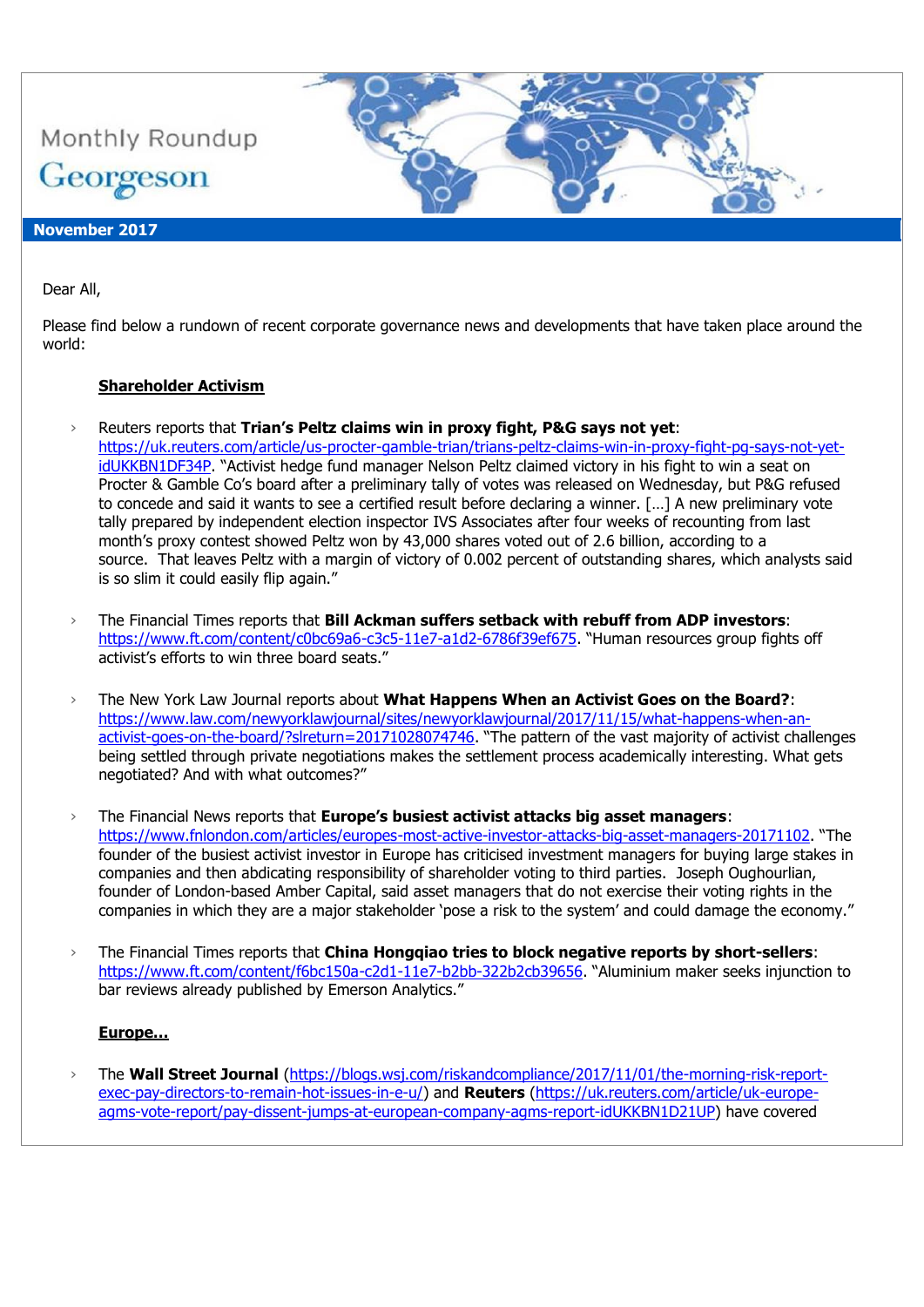some of the findings from the **Georgeson 2017 Proxy Season Review**. The report can be downloaded here: [http://www.georgeson.com/uk/2017-season-review.](http://www.georgeson.com/uk/2017-season-review)

› The European Commission has launched a **Public consultation on institutional investors and asset managers' duties regarding sustainability**: [https://ec.europa.eu/info/consultations/finance-2017](https://ec.europa.eu/info/consultations/finance-2017-investors-duties-sustainability_en) [investors-duties-sustainability\\_en](https://ec.europa.eu/info/consultations/finance-2017-investors-duties-sustainability_en). "The Commission is today launching a public consultation on how asset managers and institutional investors could include environmental, social and governance factors when taking decisions. This would help them allocate capital more efficiently by taking into account sustainability risks, rather than merely seeking to maximise short-term financial returns. […] As announced in its 2018 Work Programme, the Commission will adopt an Action Plan on sustainable finance in the first quarter of 2018." See here for the consultation paper: [https://ec.europa.eu/info/consultations/finance-2017-investors-duties](https://ec.europa.eu/info/consultations/finance-2017-investors-duties-sustainability_en)[sustainability\\_en.](https://ec.europa.eu/info/consultations/finance-2017-investors-duties-sustainability_en) **The consultation closes on 22 January 2018.** 

#### **…and beyond**

- › ISS **Announces 2018 Benchmark Policy Updates**: [https://www.issgovernance.com/iss-announces-2018](https://www.issgovernance.com/iss-announces-2018-benchmark-policy-updates/) [benchmark-policy-updates/](https://www.issgovernance.com/iss-announces-2018-benchmark-policy-updates/). "Institutional Shareholder Services Inc. (ISS), the leading provider of end-to-end governance and responsible investment solutions to the global financial community, today released updates to its 2018 benchmark proxy voting policies for the Americas, EMEA, and Asia-Pacific regions. The updated policies will generally be applied for shareholder meetings on or after Feb. 1, 2018. […] Across Europe and after a one-year transition period through February 2019, ISS is tightening limits for recommending in favor of general share issuance requests in Continental Europe to 10 percent without preemptive rights and 50 percent where preemptive rights are provided. This reflects the views of many institutional investors who have already tightened their own internal voting guidelines on this issue and a growing number of whom look to see that general share issuance authorities are within these thresholds. For ISS' U.K./Ireland and European Benchmark Voting Guidelines, ISS is introducing a new policy regarding virtual or on-line shareholder meetings. From 2018, ISS will generally recommend voting 'for' proposals that allow for the convening of 'hybrid' (both physical and electronic/on-line) shareholder meetings, but will generally recommend 'against' proposals that permit the convening of virtual-only shareholder meetings, with no physical meeting." **Please contact Georgeson for our overview of all the ISS guideline updates affecting UK and European companies.**
- › State Street Global Advisors **Expands Board Diversity Guidance to Companies in Japan and Canada**: [http://www.businesswire.com/news/home/20171114006249/en/State-Street-Global-Advisors-Expands-Board-](http://www.businesswire.com/news/home/20171114006249/en/State-Street-Global-Advisors-Expands-Board-Diversity)[Diversity](http://www.businesswire.com/news/home/20171114006249/en/State-Street-Global-Advisors-Expands-Board-Diversity). "State Street Global Advisors, the asset management business of State Street Corporation, today announced that the \$2.67 trillion asset manager will expand its guidance on corporate board diversity to the public companies in which it invests in Japan and Canada. In March 2017, in conjunction with the installation of its 'Fearless Girl' statue on Wall Street, State Street Global Advisors sent letters to 600 companies in the United States, United Kingdom and Australia informing them that it would vote against the chair of their nominating committees if there were no female directors or candidates. Of those companies, State Street Global Advisors ultimately voted against 400 that had not initiated any efforts to increase board diversity since receiving the letter. As a result of these efforts, 42 companies to date have committed to increasing the diversity of their boards and seven have already added women to their boards."
- › Bloomberg reports that **BlackRock's Larry Fink Sees as Much as \$5 Trillion Moving to Passive**: [https://www.bloomberg.com/news/articles/2017-11-09/blackrock-ceo-fink-sees-as-much-as-5-trillion-moving](https://www.bloomberg.com/news/articles/2017-11-09/blackrock-ceo-fink-sees-as-much-as-5-trillion-moving-to-passive)[to-passive](https://www.bloomberg.com/news/articles/2017-11-09/blackrock-ceo-fink-sees-as-much-as-5-trillion-moving-to-passive). "Fink also said BlackRock will probably play a more active role in corporate governance, but not be an activist, as it becomes a bigger shareholder of companies. 'I have only one power and I'm going to use that power heavily: that's the power of the vote,' he said, adding that BlackRock tends to vote with management so long as there is a coherent long-term plan."
- › Citi **Successfully Pilots New Digital Platform to Transform Proxy Voting**: [http://www.businesswire.com/news/home/20171113006102/en/Citi-Successfully-Pilots-New-Digital-Platform-](http://www.businesswire.com/news/home/20171113006102/en/Citi-Successfully-Pilots-New-Digital-Platform-Transform)[Transform](http://www.businesswire.com/news/home/20171113006102/en/Citi-Successfully-Pilots-New-Digital-Platform-Transform). "Citi announced today the successful pilot of a new digital proxy voting platform, Proxymity, which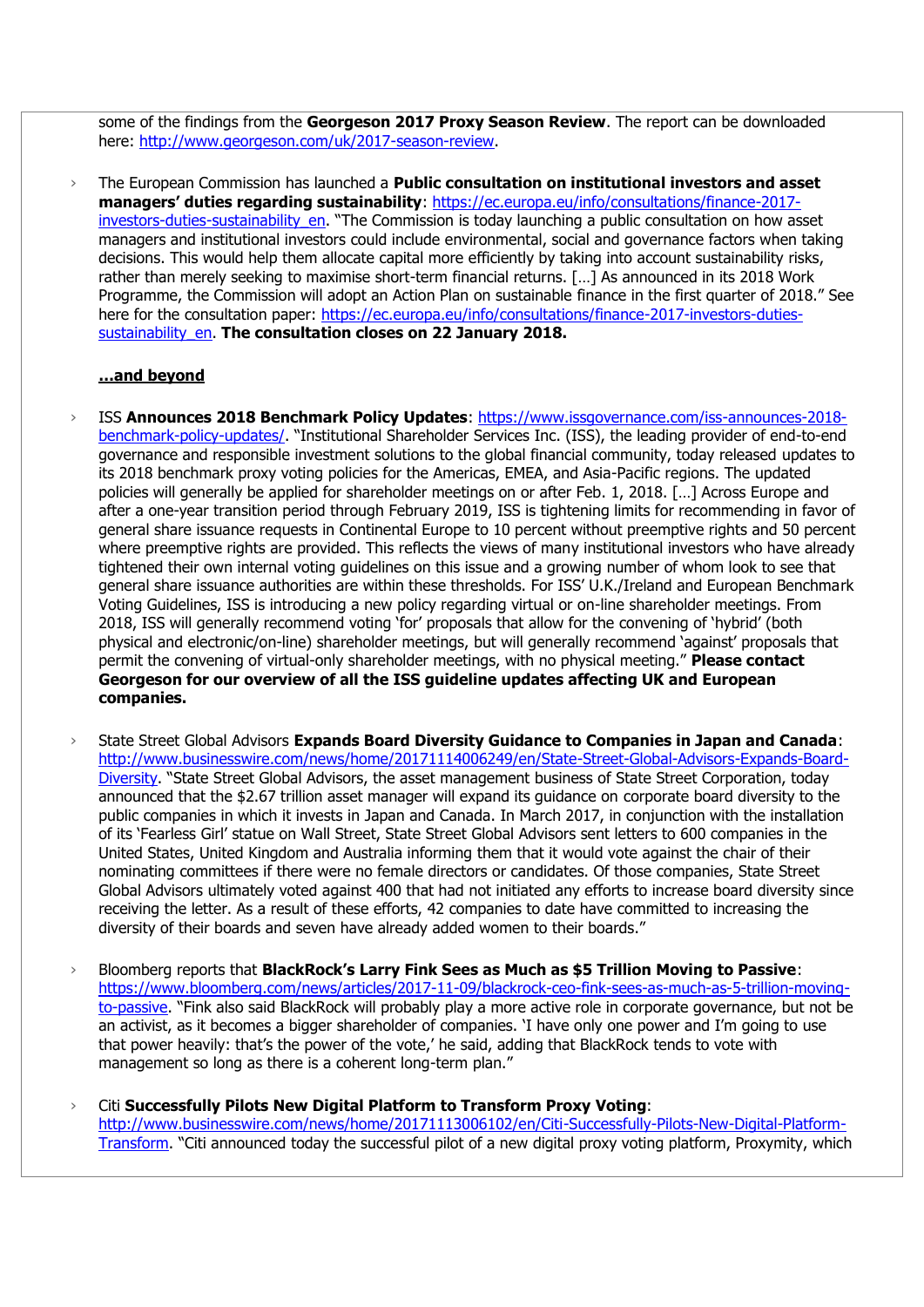directly connects and authenticates the issuer and investor and makes the voting process more efficient, accurate and transparent. The platform, which is supported by Computershare for registry services, will initially be rolled out in the UK market for the 2018 proxy season with plans for additional market expansion later in 2018."

## **UK**

- › The Investment Association has published **pay principles for FTSE companies ahead of 2018 AGM season**: [https://www.theinvestmentassociation.org/media-centre/press-releases/2017/ia-publishes-pay](https://www.theinvestmentassociation.org/media-centre/press-releases/2017/ia-publishes-pay-principles-for-ftse-companies-ahead-of-2018-agm-season.html)[principles-for-ftse-companies-ahead-of-2018-agm-season.html](https://www.theinvestmentassociation.org/media-centre/press-releases/2017/ia-publishes-pay-principles-for-ftse-companies-ahead-of-2018-agm-season.html). "The Investment Association has today published its 2018 Principles of Remuneration in an open letter to the Chairs of Remuneration Committees of FTSE 350 companies. […] In its letter to Remuneration Committee Chairs, the IA also outlined areas that its 250 UK-based members, who between them manage almost £7trillion of assets globally, will be focusing on during the 2018 AGM season. These include: 1) Levels of Executive Pay: This year's AGM season (2017) saw some of the UK's top 20 companies reduce future variable pay awards (such as bonus and LTIPs) which will help to limit overall pay. Our members expect this trend to be extended across the FTSE 350 next year, with more companies showing restraint on future pay awards. 2) Pay for performance: Fund managers will be seeking greater transparency on both financial and non-financial bonus targets to ensure pay is in line with performance. 3) Pay ratios: Our members now expect companies to disclose the pay ratios between the CEO and median or average employee as well as between the CEO and the Executive team. 4) Clarity on incentives: Investors will continue to support those companies that have appropriately aligned their incentive arrangements with the delivery of the company's long term strategy."
- › The ICAEW reports that **BEIS denies conflict of interest over FRC relationship**: <http://economia.icaew.com/en/news/november-2017/beis-messes-up-over-frc-relationship>. "The profession has been shocked by the revelation in the Financial Reporting Council's newly published register of interests that the senior civil servant at the Department of Business, Energy and Industrial Strategy (BEIS), who is responsible for managing the department's relationship with the UK audit watchdog, is married to FRC chief executive Stephen Haddrill. However, both organisations have denied that there is anything out of the ordinary in the situation." Meanwhile, Investment & Pensions Europe reports that **FRC under fire over accountability, links to UK audit profession**: [https://www.ipe.com/pensions/pensions/pensions](https://www.ipe.com/pensions/pensions/pensions-accounting/frc-under-fire-over-accountability-links-to-uk-audit-profession/10021436.article)[accounting/frc-under-fire-over-accountability-links-to-uk-audit-profession/10021436.article.](https://www.ipe.com/pensions/pensions/pensions-accounting/frc-under-fire-over-accountability-links-to-uk-audit-profession/10021436.article)
- › The Times reports about **Fury at 25% pay rise for Wood Group boss Robin Watson**: <https://www.thetimes.co.uk/article/fury-at-25-pay-rise-for-wood-group-boss-robin-watson-7g55s5src>. "A pay row is looming at the engineering giant Wood Group over a plan to boost the boss's salary by 25%. Robin Watson, 50, who earned nearly £1.2m last year, could see his basic pay jump from £600,000 to £750,000. With the new salary forming the basis of his bonus calculations, his maximum possible package will jump to £3.5m. The pay rise was outlined in a letter to shareholders. One top 10 investor told The Sunday Times it would reject the package. Wood is expected to slash thousands of jobs as a result of its £2.2bn acquisition of Amec Foster Wheeler, completed last month. It has already cut more than 2,000 jobs in Britain and 15,000 globally since the oil price crash in 2014, which hit drilling activity."
- › The Financial Times reports that **New guards of the City take aim at corporate delinquents**: <https://www.ft.com/content/68bad84c-c491-11e7-b2bb-322b2cb39656>. "Stewardship, which for years languished in relative obscurity, is now in the spotlight." The article includes profiles of a few leading Heads of Governance/Stewardship.
- › The Department for Business, Energy & Industrial Strategy has published the **Hampton-Alexander Review 2017**: [https://www.gov.uk/government/news/ftse-350-companies-urged-to-fill-senior-positions-with-more](https://www.gov.uk/government/news/ftse-350-companies-urged-to-fill-senior-positions-with-more-women-to-make-uk-a-world-leader-on-gender-diversity)[women-to-make-uk-a-world-leader-on-gender-diversity.](https://www.gov.uk/government/news/ftse-350-companies-urged-to-fill-senior-positions-with-more-women-to-make-uk-a-world-leader-on-gender-diversity) "Figures published today in the Hampton-Alexander Review 2017, chaired by Sir Philip Hampton and the late Dame Helen Alexander, reveal almost 28% of board positions in FTSE 100 companies are occupied by women – up from 12.5% in 2011. In that time the number of all-male FTSE 350 company boards fell to just 8 from 152. This means that, with continued efforts, FTSE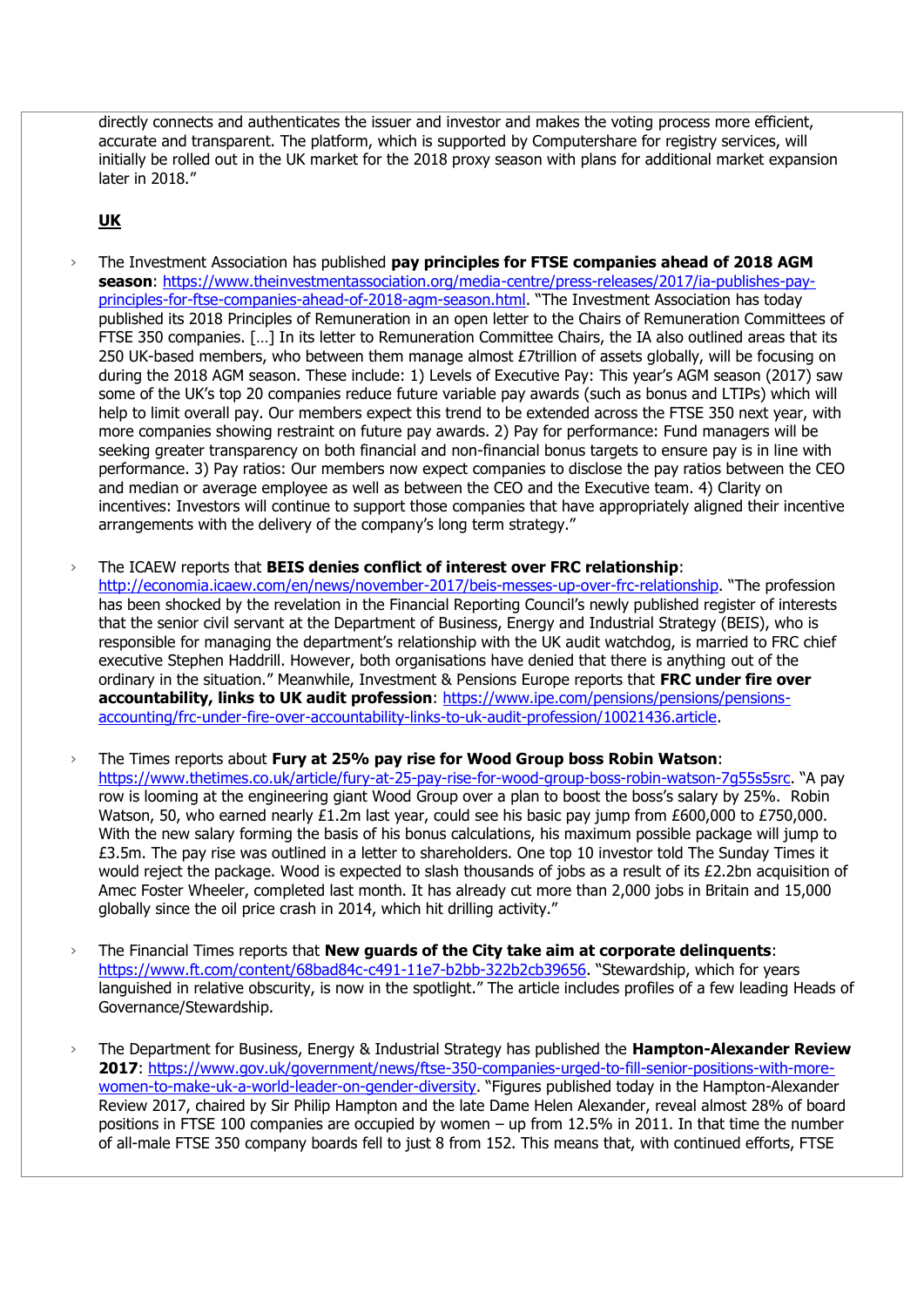100 companies are on course to meet the review's 33% target for women on boards by 2020. However, Sir Philip Hampton today called on FTSE 350 companies to quicken the pace of change on boards and extended the 33% target to senior leadership positions of all FTSE 350 companies. Previously this voluntary target only applied to FTSE 100 firms. He said that at least 40% of appointments to senior positions will have to be filled by women over the next three years if FTSE 350 firms are to hit the ambitious targets." The full report is available here: [https://www.gov.uk/government/publications/ftse-women-leaders-hampton-alexander-review.](https://www.gov.uk/government/publications/ftse-women-leaders-hampton-alexander-review)

› Sky News reports that **Sports Direct investors to vote on £11m for Mike Ashley's brother**: [https://news.sky.com/story/sports-direct-investors-to-vote-on-11m-for-mike-ashleys-brother-11141147.](https://news.sky.com/story/sports-direct-investors-to-vote-on-11m-for-mike-ashleys-brother-11141147) "Sports Direct says it supports a resolution to give Mike Ashley's brother John £11m but it will let minority shareholders decide."

## **Ireland**

› The Irish Times reports about **Fishing from a small gene pool: Irish boards and interlocking directorships**: [https://www.irishtimes.com/business/work/fishing-from-a-small-gene-pool-irish-boards-and](https://www.irishtimes.com/business/work/fishing-from-a-small-gene-pool-irish-boards-and-interlocking-directorships-1.3276580)[interlocking-directorships-1.3276580](https://www.irishtimes.com/business/work/fishing-from-a-small-gene-pool-irish-boards-and-interlocking-directorships-1.3276580). "An analysis this week by The Irish Times, however, suggests that the improvement has stalled. While the banks have cleaned up their act and almost eliminated directors with Irish listed interlocks – Bank of Ireland and PTSB have one each – many of the new companies that have listed in recent years, especially property Reits, have resorted to filling their board seats from the same old pool. The UCD study found that the proportion of interlocks peaked in 2007 and 2008, when more than 8 per cent of directors of Irish listed companies held more than one Irish listed board seat. This declined to 6 per cent by 2013, where the proportion appears to be stuck on the dial. This 6 per cent of directors hold 12 per cent of all Irish listed board seats. We analysed the boards of 51 companies listed on the Irish Stock Exchange, leaving out Diageo and Tesco, which hardly ever trade here. About 55 per cent, or 28 of those 51 companies, had directors with interlocks."

## **France**

- › Reuters reports that **Corporate France swims against tide on chairman independence**: [https://www.reuters.com/article/us-france-business-governance/corporate-france-swims-against-tide-on](https://www.reuters.com/article/us-france-business-governance/corporate-france-swims-against-tide-on-chairman-independence-idUSKBN1CZ1QN)[chairman-independence-idUSKBN1CZ1QN](https://www.reuters.com/article/us-france-business-governance/corporate-france-swims-against-tide-on-chairman-independence-idUSKBN1CZ1QN). "Corporate France is bucking the global trend of splitting the roles of chairman and CEO, with Thomson Reuters data showing a steady growth in the number of French companies that have merged the posts in the past 15 years. Almost three quarters of listed French companies tracked by Thomson Reuters now have or have had one person holding both positions, compared to 60 percent in the United States and fewer than 20 percent in Britain, Germany and Japan, according to an analysis of more than 6,500 companies. On average, around one in three companies globally now combines the two roles, down from a little over 50 percent in 2002, when France was on a par with the global average."
- › The AMF has published its **annual report on corporate governance, executive compensation, internal control and risk management**: [http://www.amf-france.org/en\\_US/Actualites/Communiques-de](http://www.amf-france.org/en_US/Actualites/Communiques-de-presse/AMF/annee-2017?docId=workspace%3A%2F%2FSpacesStore%2F472db924-b5e6-42d7-a906-081790a2ed51&langSwitch=true)[presse/AMF/annee-2017?docId=workspace%3A%2F%2FSpacesStore%2F472db924-b5e6-42d7-a906-](http://www.amf-france.org/en_US/Actualites/Communiques-de-presse/AMF/annee-2017?docId=workspace%3A%2F%2FSpacesStore%2F472db924-b5e6-42d7-a906-081790a2ed51&langSwitch=true) [081790a2ed51&langSwitch=true](http://www.amf-france.org/en_US/Actualites/Communiques-de-presse/AMF/annee-2017?docId=workspace%3A%2F%2FSpacesStore%2F472db924-b5e6-42d7-a906-081790a2ed51&langSwitch=true). "The fourteenth edition of this annual report reviews current regulatory topics – application of the revised AFEP-MEDEF code and the legal 'say on pay' regime, modification of the French and European normative framework, and in-depth and statistical developments on many themes – and examines the transparency of 60 listed companies. The regulator notes continuous improvement by companies, and takes the opportunity to issue new recommendations and present new areas for discussion."

## **Germany**

Responsible Investor reports that German investor group DSW sues to set precedent on AGM merger **votes**: [https://www.responsible-investor.com/home/article/german\\_investor\\_group\\_dsw\\_sues/](https://www.responsible-investor.com/home/article/german_investor_group_dsw_sues/). "Germany's main shareholder association DSW says it stands a serious chance of winning its legal action against a planned merger between industrial groups Linde and Praxair in a bid to ensure that future mergers are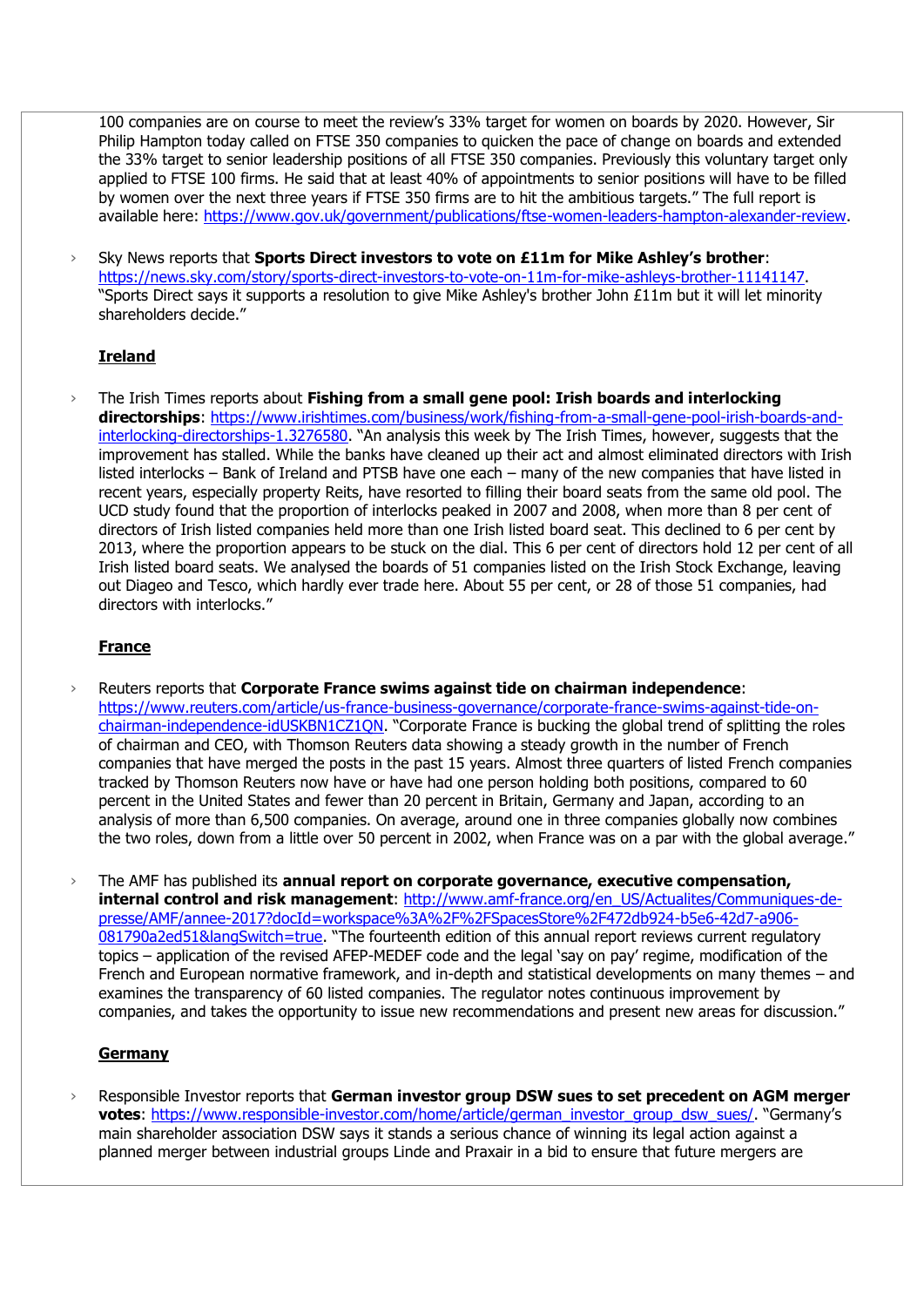approved by shareholders at AGMs. DSW (Deutsche Schutzvereinigung für Wertpapierbesitz) represents 30,000 private investors and has emerged as leading investor voice at Deutsche Bank and VW. At a September special AGM of Praxair, the American industrial gas company, about 83% of shareholders approved the merger with German competitor. Linde's supervisory and management boards, however, rejected DSW's calls to hold a vote on the transaction at an AGM. […] Jella Benner-Heinacher, DSW's Chief Managing Director, told RI that the merger creates a completely new structure and therefore the prior approval of Linde shareholders is fundamental. German company law is not explicit about whether shareholders should give the green light in such cases at an AGM. […] Bergdolt admits that the legal case will not stop the merger but would set an important precedent."

› The Frankfurter Allgemeine Zeitung reports about **Die Digitalisierung der Hauptversammlung und anderes: Die EU erwägt weitreichende Justierungen ("Virtual Annual General Meetings and more: The EU is leading to far-reaching adjustments")**: [http://plus.faz.net/wirtschaft/2017-10-](http://plus.faz.net/wirtschaft/2017-10-28/f182929224428f61d32b6649e7ae7b65/) [28/f182929224428f61d32b6649e7ae7b65/](http://plus.faz.net/wirtschaft/2017-10-28/f182929224428f61d32b6649e7ae7b65/) (in German). "The Federal Ministry of Justice has meanwhile convened a commission of professors to implement the Shareholder Rights Directive, which will be chaired by the head of the Corporate Law Department, Ulrich Seibert. The first proposals are due in 2018. The fact that there will be a binding remuneration vote by the Annual General Meeting is more or less clear – this is what the directive stipulates. At the proposal of the Supervisory Board, it is to decide on the relationship between the total remuneration of the Management Board member and the average employee income in the company. Unless the SPD is involved in the government, the pressure for a cap on executive compensation, as demanded by the chancellor candidate Martin Schulz (SPD), is reduced. Also, the chances of a female quota on boards, as envisioned the Social Democrats, would not be possible with liberals and the Union."

## **Switzerland**

› The Neue Zürcher Zeitung reports that **Nationalratskommission will 20 Prozent Frauen in jeder Geschäftsleitung ("National Council Commission wants 20 percent women in every executive committee")**: [https://www.nzz.ch/schweiz/nationalratskommission-fuer-frauenquote-in-grossen](https://www.nzz.ch/schweiz/nationalratskommission-fuer-frauenquote-in-grossen-unternehmen-ld.1326551)[unternehmen-ld.1326551](https://www.nzz.ch/schweiz/nationalratskommission-fuer-frauenquote-in-grossen-unternehmen-ld.1326551) (in German). "The Commission has voted 14 to 11 in favour of the quota, parliamentary services said on Monday. At least 30 per cent of women on the board of listed companies with more than 250 employees and at least 20 per cent on executive boards. The Federal Council does not speak of quotas but of benchmarks. In fact, no sanctions are foreseen: if a company does not meet the guidelines, it simply has to explain itself. It should explain the reasons and measures for improvement in the compensation report, according to the so-called 'comply-or-explain' approach."

#### **Norway**

› Bloomberg reports that **World's Biggest Wealth Fund Wants Out of Oil and Gas**: [https://www.bloomberg.com/news/articles/2017-11-16/norway-s-1-trillion-wealth-fund-wants-out-of-oil-and](https://www.bloomberg.com/news/articles/2017-11-16/norway-s-1-trillion-wealth-fund-wants-out-of-oil-and-gas-stocks)[gas-stocks](https://www.bloomberg.com/news/articles/2017-11-16/norway-s-1-trillion-wealth-fund-wants-out-of-oil-and-gas-stocks). "The \$1 trillion fund that Norway has amassed pumping oil and gas over the past two decades wants out of petroleum stocks. Norway, which relies on oil and gas for about a fifth of economic output, would be less vulnerable to declining crude prices without its fund investing in the industry, the central bank

said Thursday. The divestment would mark the second major step in scrubbing the world's biggest wealth fund of climate risk, after it sold most of its coal stocks. [...] The plan would entail the fund, which controls about 1.5 percent of global stocks, dumping as much as \$40 billion of shares in international giants such as Exxon Mobil Corp. and Royal Dutch Shell Plc. The Finance Ministry said it will study the proposal and decide what to do in 'fall of 2018' at the earliest."

## **Romania**

› The Financial Times reports that **Romania's moves on corporate governance alarm investors**: <https://www.ft.com/content/415b8500-ceee-11e7-b781-794ce08b24dc>. "State fund warns that efforts to replace independent board directors could delay IPOs."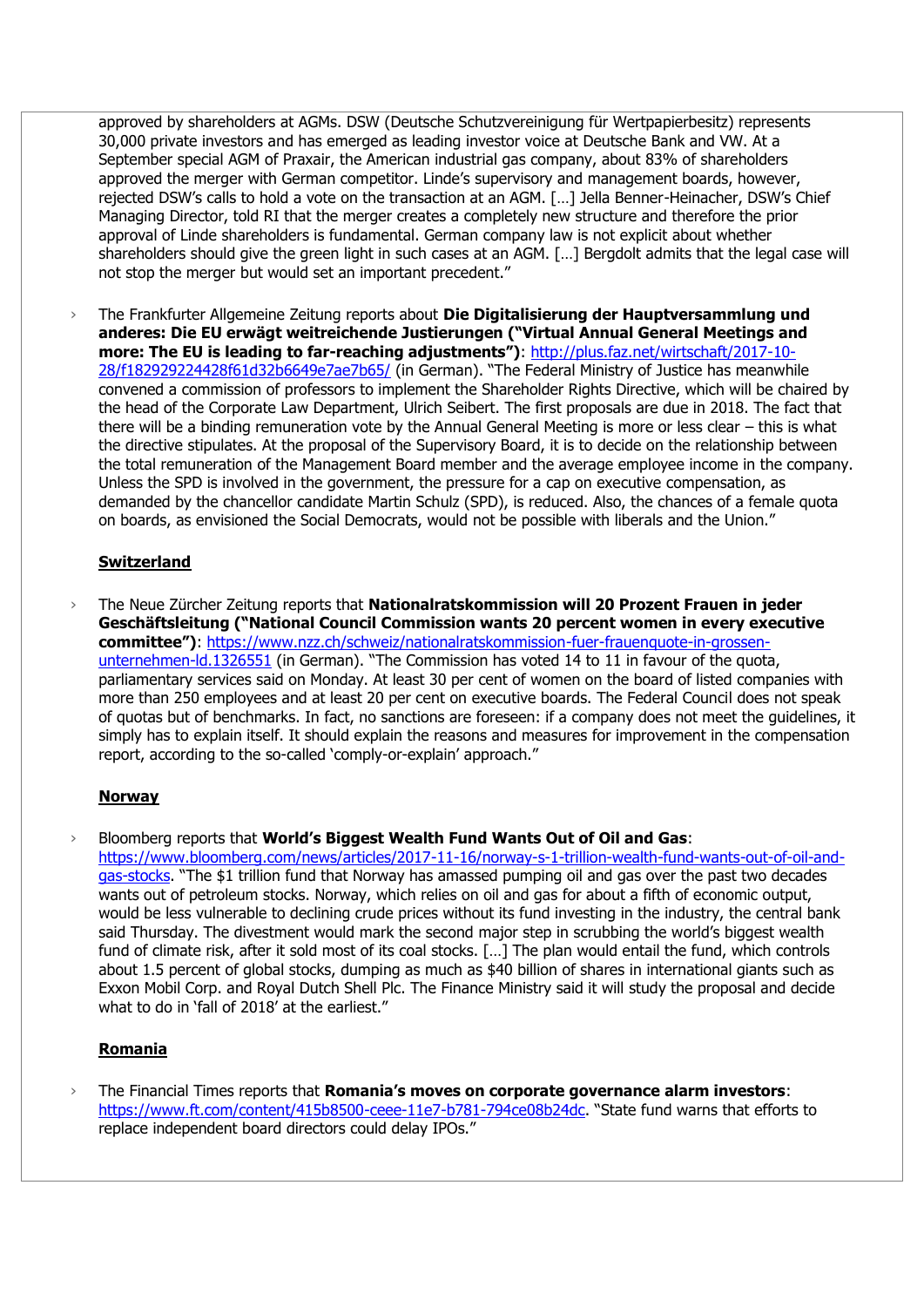#### **Spain**

› El País reports that **El activismo inversor aumenta ("Investor activism increases")**: [https://elpais.com/economia/2017/11/09/actualidad/1510225949\\_042582.html](https://elpais.com/economia/2017/11/09/actualidad/1510225949_042582.html) (in Spanish). "The latest analysis has been published by Georgeson and Cuatrecasas to determine how the institutional investors of the Ibex-35 and the Top 40 companies in the continuous market have behaved this year. One of its conclusions is that the matters related to the remuneration of directors were the most thorny in the Spanish sample. Here the meetings have ceased to be an area of calm in a market in which the best paid executives of the Ibex are paid 86 times more than the average of their employees, according to a calculation of El País. Up to 56 proposals (mostly on salaries of directors) submitted for approval received a vote against more than 10% of shareholders in 2017."

## **United States**

- › Bloomberg reports that **Oracle Investors Say No to Executive Pay for Sixth Straight Year**: [https://www.bloomberg.com/news/articles/2017-11-15/oracle-investors-say-no-to-executive-pay-for-sixth](https://www.bloomberg.com/news/articles/2017-11-15/oracle-investors-say-no-to-executive-pay-for-sixth-straight-year)[straight-year.](https://www.bloomberg.com/news/articles/2017-11-15/oracle-investors-say-no-to-executive-pay-for-sixth-straight-year) "Oracle Corp. shareholders rejected the software maker's executive compensation plan for a sixth straight year after it awarded the top three bosses pay packages worth more than \$100 million each in fiscal 2018. A majority of shares voted opposed the program, according to preliminary results announced Wednesday at Oracle's annual meeting in Redwood City, California. It's the only S&P 500 company that hasn't secured majority approval in a say-on-pay vote since 2011, even though founder and Chief Technology Officer Larry Ellison owns about 28 percent of the stock."
- › Reuters reports that **New SEC guidance could raise bar for some shareholder measures**: [https://www.reuters.com/article/us-usa-investment-regulation/new-sec-guidance-could-raise-bar-for-some](https://www.reuters.com/article/us-usa-investment-regulation/new-sec-guidance-could-raise-bar-for-some-shareholder-measures-idUSKBN1D22ZY)[shareholder-measures-idUSKBN1D22ZY](https://www.reuters.com/article/us-usa-investment-regulation/new-sec-guidance-could-raise-bar-for-some-shareholder-measures-idUSKBN1D22ZY). "Companies may have new grounds to keep shareholder proposals on social or ethical matters from coming to a vote at their annual meetings under guidance published late on Wednesday by the U.S. Securities and Exchange Commission. According to the report, known as a 'staff legal bulletin' and posted on the agency's website, the SEC will take new account of a proposal's 'economic relevance' and its significance when companies ask for permission to skip votes on measures affecting less than five percent of their assets, earnings or sales. Proponents could still argue their resolutions are significantly related to a company's business, the paper states. But shareholder activists focused on social matters worry the new guidance could give companies more room to avoid proposals such as on opioid controls at drug companies, where the drugs make up just a small fraction of a company's revenue."
- › Spencer Stuart have published findings from the **2017 Spencer Stuart U.S. Board Index**: [https://www.prnewswire.com/news-releases/us-boardrooms-are-changing-2017-spencer-stuart-us](https://www.prnewswire.com/news-releases/us-boardrooms-are-changing-2017-spencer-stuart-us-board-index-finds-300548514.html)[board-index-finds-300548514.html](https://www.prnewswire.com/news-releases/us-boardrooms-are-changing-2017-spencer-stuart-us-board-index-finds-300548514.html). "S&P 500 boards appointed 397 new independent directors in the 2017 proxy year, the highest number since 2004, and for the first time, just over half (50.1%) of the new directors were women and/or minorities (compared with 42% in 2016), according to a new study by Spencer Stuart, one of the world's leading executive search and leadership advisory firms. The 2017 Spencer Stuart U.S. Board Index found that boards are evolving in other ways in the face of growing investor interest in whether boards are composed of a diverse mix of skills, qualifications, perspectives and backgrounds that align with the company's current and future strategic objectives and risks."
- › Bloomberg BNA reports that **More Companies Let Founders' Super Voting Power Fade Into Sunset**: [https://convergenceapi.bna.com/ui/content/articleStandalone/247989264000000457/388269.](https://convergenceapi.bna.com/ui/content/articleStandalone/247989264000000457/388269) "More companies are putting a time limit on super voting power given to founders and other insiders. Clothing subscription service Stitch Fix Inc. is set to become the sixth U.S.-based company to go public this year with a provision that makes its extra voting rights automatically fade into one-vote-per-share after a certain time. That's a record high for a single year, according to a Nov. 16 analysis by the Council of Institutional Investors that looks back to 2010. The council has pushed back against these increasingly common dual-class stock structures that grant different classes of owners different voting rights. CII says they weaken board oversight and give public investors little to no say in company matters. Companies say they let executives focus on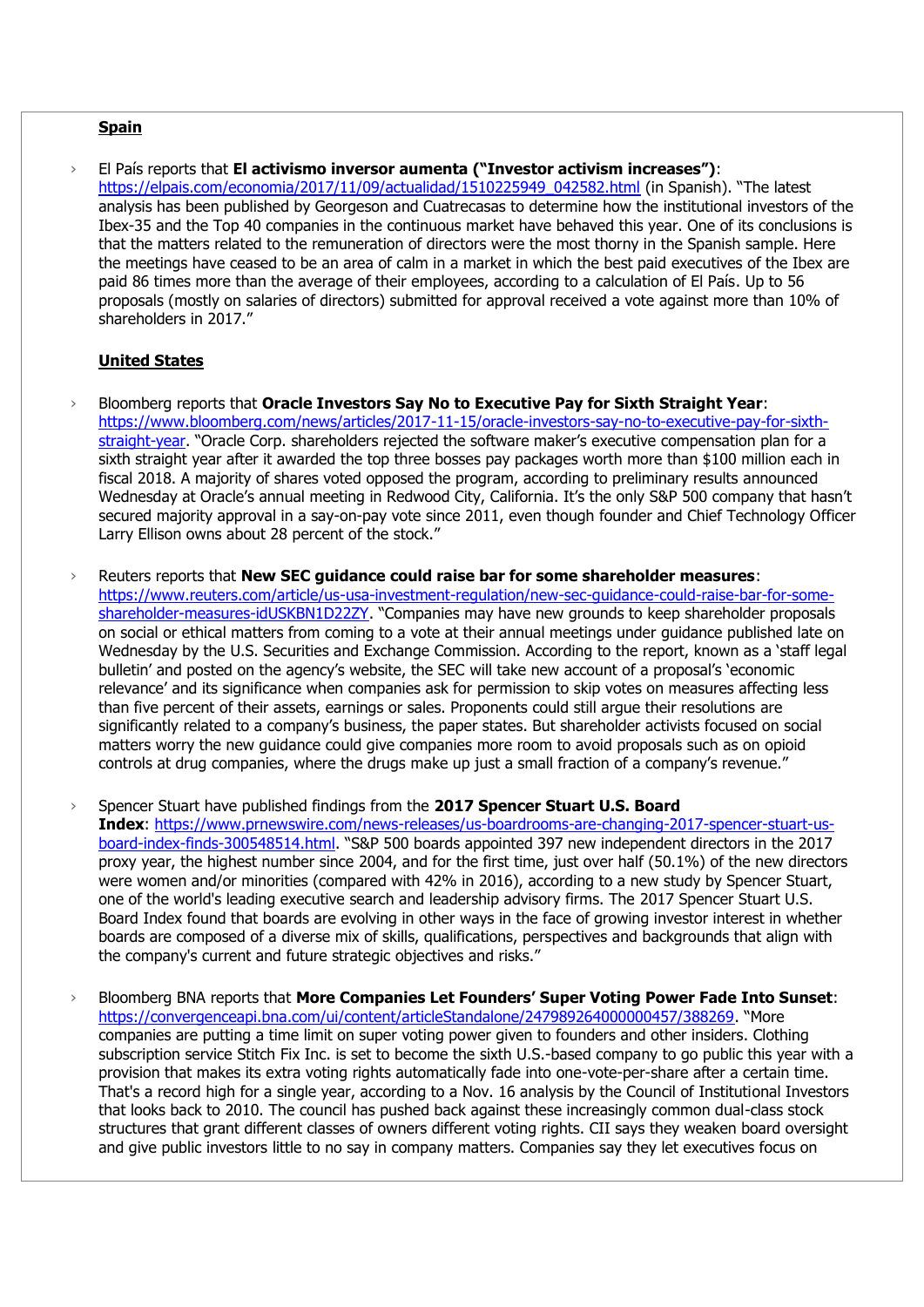long-term goals, rather than short-term market pressures." Additionally, Bloomberg reports that **MSCI Extends Review of Whether to Ban Multiple-Class Stocks**: [https://www.bloomberg.com/news/articles/2017-11-02/msci-extends-review-of-whether-to-ban-multiple](https://www.bloomberg.com/news/articles/2017-11-02/msci-extends-review-of-whether-to-ban-multiple-class-stocks)[class-stocks.](https://www.bloomberg.com/news/articles/2017-11-02/msci-extends-review-of-whether-to-ban-multiple-class-stocks)

## **Canada**

- › The Canadian Securities Administrators (CSA) has published for comment a paper entitled **Approach to Director and Audit Committee Member Independence**: [https://www.securities](https://www.securities-administrators.ca/aboutcsa.aspx?id=1616)[administrators.ca/aboutcsa.aspx?id=1616](https://www.securities-administrators.ca/aboutcsa.aspx?id=1616). "The Consultation Paper outlines key historical developments related to the CSA's corporate governance regime, sets out our approach to determining director and audit committee member independence, and describes the approaches to determining independence in other jurisdictions. The Consultation Paper also examines the benefits and limitations of our approach." **The consultation closes on 25 January 2018.**
- › The Office of the Superintendent of Financial Institutions (OSFI) has issued **Proposals for a more focused and effective approach to governance of Canadian financial institutions**: [http://www.osfi](http://www.osfi-bsif.gc.ca/Eng/fi-if/rg-ro/gdn-ort/gl-ld/Pages/CG_nr_2017.aspx)[bsif.gc.ca/Eng/fi-if/rg-ro/gdn-ort/gl-ld/Pages/CG\\_nr\\_2017.aspx](http://www.osfi-bsif.gc.ca/Eng/fi-if/rg-ro/gdn-ort/gl-ld/Pages/CG_nr_2017.aspx). "The Office of the Superintendent of Financial Institutions (OSFI) is issuing draft changes to its Corporate Governance Guideline for public consultation. OSFI's corporate governance guidance sets out expectations for boards of federally regulated financial institutions (FRFIs)." **The consultation closes on 22 December 2017.**

## **Australia**

› The Sydney Morning Herald reports that **Shareholders begin voting against ASX200 directors for having no women on their boards: ACSI**: [http://www.smh.com.au/business/workplace](http://www.smh.com.au/business/workplace-relations/shareholders-begin-voting-against-asx200-directors-for-having-no-women-on-their-boards-acsi-20171107-gzgnr9.html)[relations/shareholders-begin-voting-against-asx200-directors-for-having-no-women-on-their-boards-acsi-](http://www.smh.com.au/business/workplace-relations/shareholders-begin-voting-against-asx200-directors-for-having-no-women-on-their-boards-acsi-20171107-gzgnr9.html)[20171107-gzgnr9.html](http://www.smh.com.au/business/workplace-relations/shareholders-begin-voting-against-asx200-directors-for-having-no-women-on-their-boards-acsi-20171107-gzgnr9.html). "Boards refusing to appoint a woman on their board are being punished by shareholders who are exercising their right to vote against reelection of directors at company annual general meetings. The Australian Council of Superannuation Investors (ACSI) this year exercised its proxy voting power to move against some of the companies that are not moving to appoint women to their boards. There are currently six companies on the ASX200 with no women on their boards."

## **New Zealand**

› The Financial Markets Authority has published a **Consultation paper: Updated Corporate Governance Handbook**: [https://fma.govt.nz/compliance/consultation/consultation-papers/consultation-paper-updated](https://fma.govt.nz/compliance/consultation/consultation-papers/consultation-paper-updated-corporate-governance-handbook-consultation/)[corporate-governance-handbook-consultation/](https://fma.govt.nz/compliance/consultation/consultation-papers/consultation-paper-updated-corporate-governance-handbook-consultation/). "The revised version updates our 2014 handbook and includes developments in corporate governance since then – including non-financial reporting, director and executive remuneration, and auditors. […] The focus in our revised handbook shifts away from listed companies, but remains a practical guide for directors and executives of New Zealand-based companies and entities of various types and size, to help them apply corporate governance principles effectively." **The consultation closes on 8 December 2017.**

## **Japan**

- › The Nomura Research Institute has published a report entitled **The reality of Corporate Governance Code compliance in Japan**:<http://fis.nri.co.jp/en/news/2017/11/20171110en.html>. "Japan's Corporate Governance Code is now in the third year since its inception. In July 2017, NRI surveyed companies on how they are putting the Code into practice. The Code seeks to promote engagement between companies and institutional investors but such engagement may not be worthwhile for all companies at present."
- › The Financial Times reports that **Corporate Japan is not warming to minority shareholders**: <https://www.ft.com/content/995637f2-bfc4-11e7-9836-b25f8adaa111>. "An activist investor's campaign